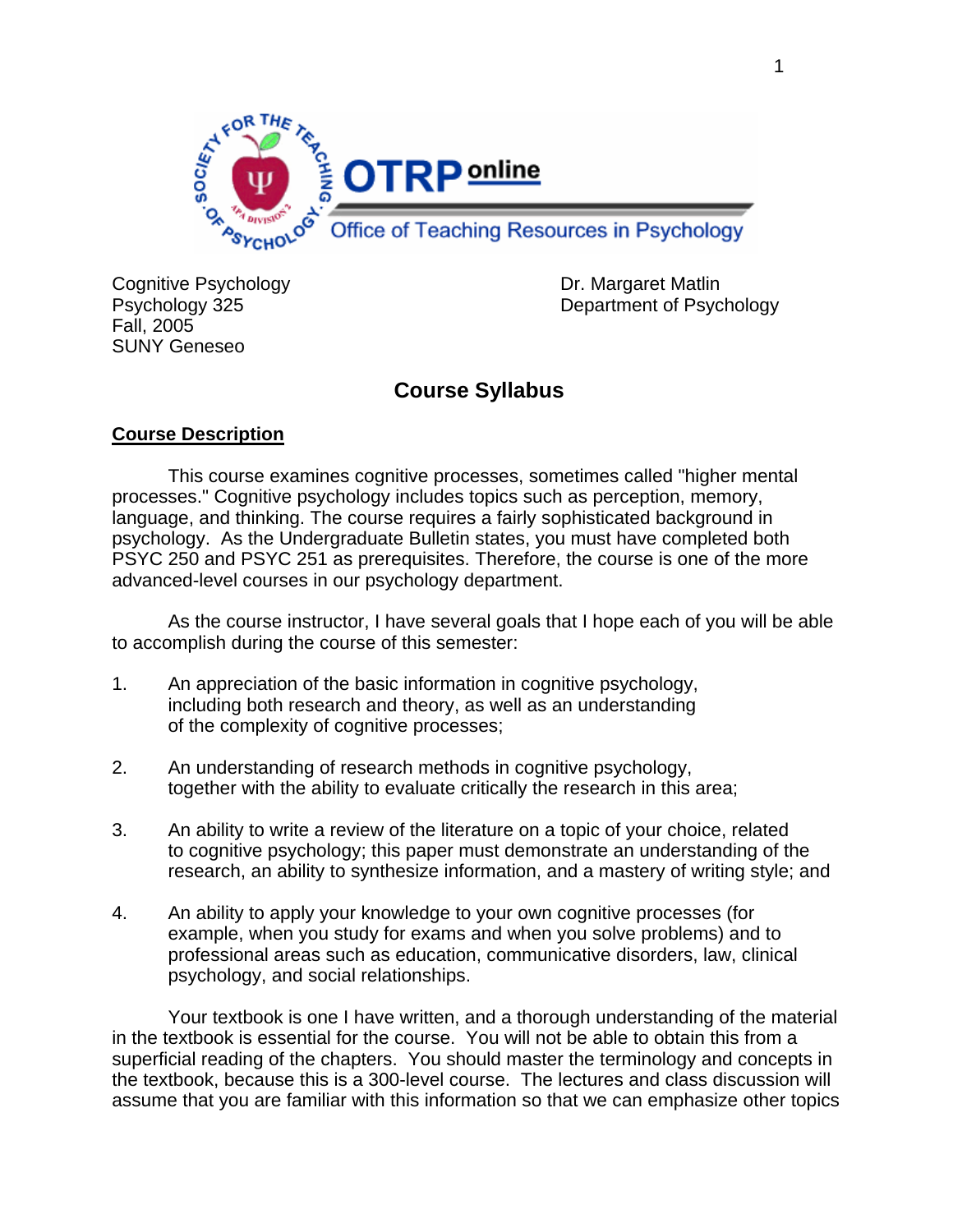during our class time together. However, if any part of the textbook is not clear, please let me know and we will discuss that topic in class!

 Because the textbook covers the background information, we will typically not review the same material in class. Instead, we will use class time for supplemental lectures, discussions, demonstrations, active-learning exercises, videos, and so forth. In previous semesters, we have had some lively discussions on topics such as memoryimprovement techniques, bilingualism, creativity, and making decisions about important life events. I am hopeful that this semester's class will be equally committed to making this course an active-learning experience!

### **READING MATERIAL:**

The textbook will be:

Matlin M. W. (2005). *Cognition* (6th ed.). Hoboken, NJ: Wiley.

[Use only the current edition, with the orange-colored seashell on a black background. The previous 5th edition—with a blue seashell—will not be suitable. The 6th edition has 13 chapters (rather than 12) and more than 700 new references.]

**OFFICE HOURS**: Monday, 3:00-3:50 p.m., Tuesday, 11:30-12:30 p.m. and Thursday, 11:30-12:30 p.m.. On several occasions, I will provide alternative office hours. We will also have extra office hours to allow additional time for students to discuss writing your paper. See me if the regular office hours are not convenient, and we can work out another time to meet! My office is in Sturges, Room 121C (Main floor, right-hand side). If you would like to leave a brief message on my voice mail, the number is (585) 245- 5214. My e-mail address is <matlin@geneseo.edu>. Please be sure to include the phrase "Cognitive Psychology" in the subject portion of your e-mail, and proofread your letter to me, so that I can be clear about your message. Also, before contacting me, check to make sure that the answer to your question is not in the course material that has already been distributed. This way, I can quickly provide the assistance you need!

**PAPER:** You must write a 9-11 page literature-review paper in order to pass the course. The paper's topic can be any subject of interest to you that is related to cognitive psychology. You may want to choose a topic that will be relevant to your future professional work. A description of the paper will be distributed separately. I welcome the opportunity to discuss your paper with you, though you are not required to see me.

 Because of several unfortunate incidents in the past, papers will be strictly monitored for plagiarism. You must also be particularly careful about citing your sources in APA style throughout your paper. (Also, please keep copies of all your drafts and of the articles you photocopied from journals. Do not discard any of this material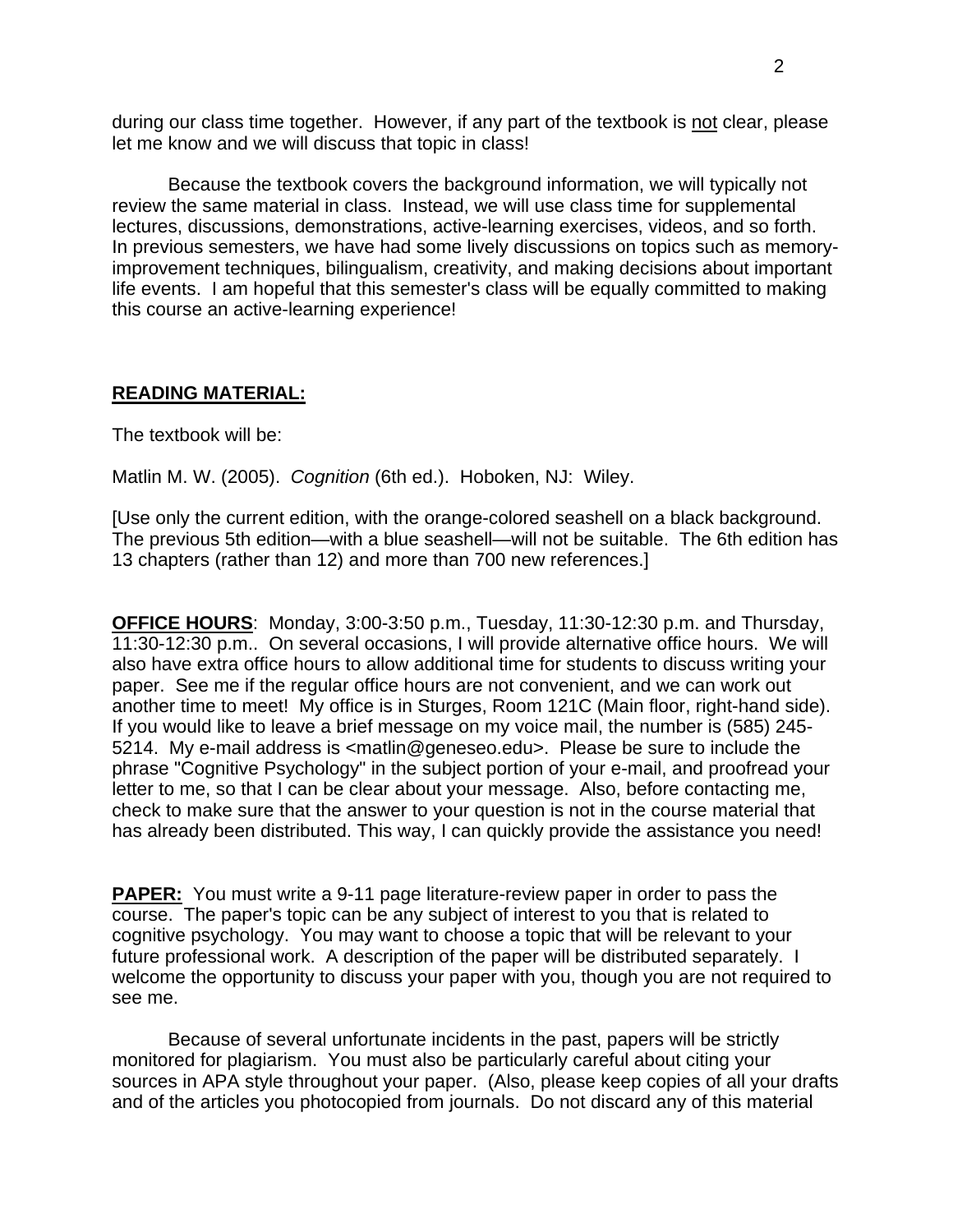until after you have received your semester grade in the course.) The purpose of this paper is to give you the opportunity to understand one topic in depth and to provide practice in understanding, organizing, and reporting material related to cognitive psychology.

 By September 29, you must turn in a preview for your paper that includes a paper title, a paragraph describing the scope of the paper, and two reference citations in APA style. The paper itself will be due on October 27.

**EXAMINATIONS:** There will be two examinations, on September 22and November 8. Each examination will have 2-3 short essays, in addition to about 35 multiple-choice questions. , Your comprehensive final on December 20 will have two short essays plus about 65 multiple-choice questions.

**GRADING:** In determining your grade in the course, I add up the total points obtained. The two examinations and the paper will each be worth 50-55 points, and the comprehensive final exam will be worth about 75 points. Grades will be assigned according to percentages, with people near the boundaries receiving pluses and minuses. Here is the grade distribution:

 $A = 88 - 100\%$  $B = 78 - 87\%$  $C = 68 - 77\%$  $D = 58 - 67\%$  $E =$  below 58%

 I don't allow extra credit in this course. Papers not turned in at the beginning of class on the due date, Thursday, October 27, will lose one point for each late day. (Late points will also be subtracted for the paper preview, if it is not turned in on time.) The last day by which your paper absolutely must be turned in—to pass the course—is Thursday, November 10. Please be sure that you understand this policy.

**NOTICE ABOUT DISABILITY SERVICES:** SUNY Geneseo will make reasonable accommodations for persons with documented physical, emotional, or learning disabilities. Students should contact Tabitha Buggie-Hunt, who is the Director of the Office of Disability Services (Erwin 105D) and also contact me to discuss needed accommodations. Please make these arrangements as soon as possible. Also, more information about services is available at <http://disability.geneseo.edu>.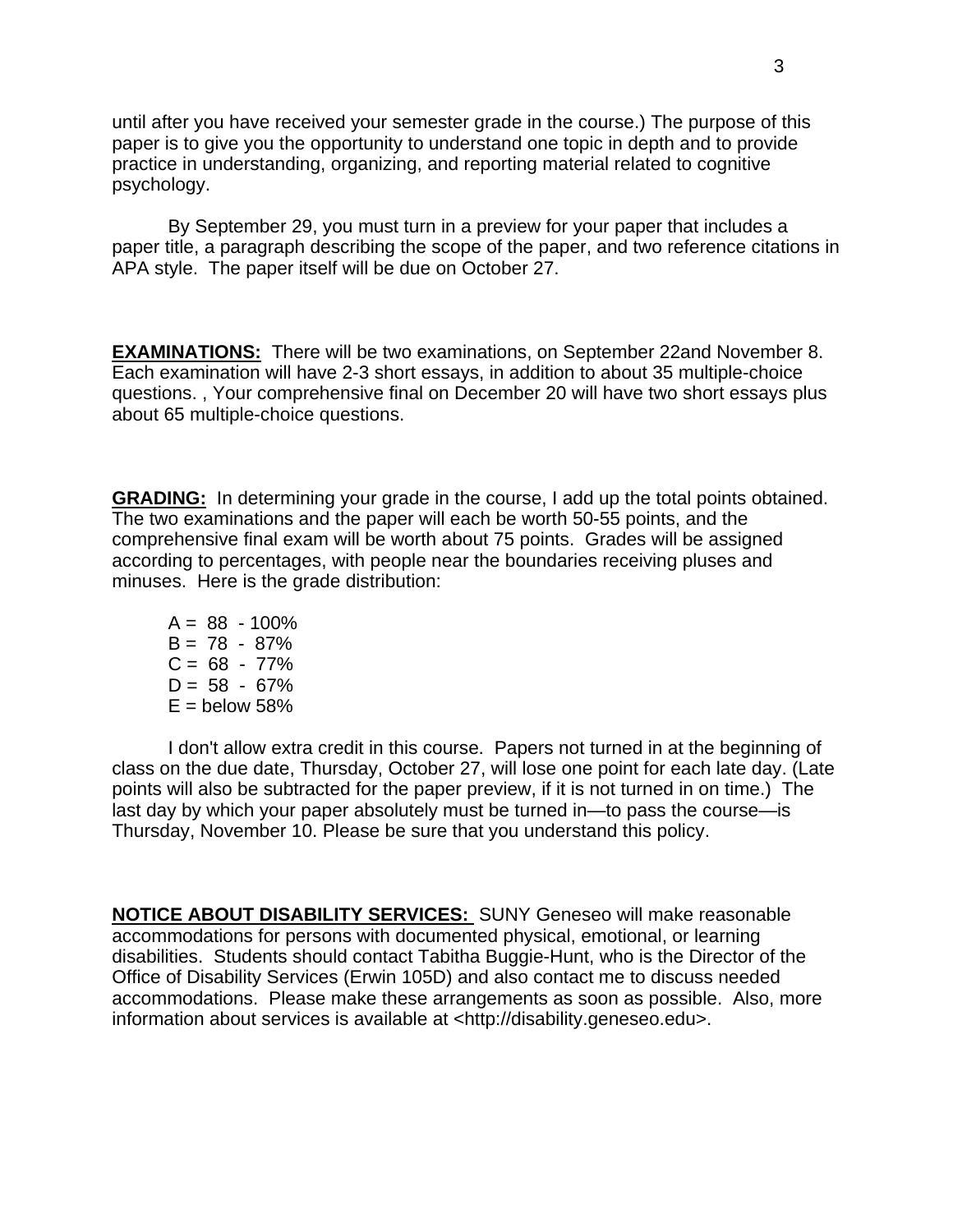**VERY IMPORTANT:** Every semester, a student approaches me to request that I raise his or her grade (because she or he will be placed on probation, because she or he won't make it into graduate school...or whatever). Try your hardest, starting from the very first exam, and come to my office to discuss learning strategies. However, don't ask me to raise your grade. *I have never raised a student's grade for reasons like these; changing your grade would not be fair to your classmates.* Also, if your performance on the first exam is poor, please come see me immediately so that we can work together to think of some effective study strategies for you. After all, memory and memory improvement constitute a major portion of our course content!

| <b>DATE</b>                                                           | <b>TOPIC</b>                                                            | <b>READ CHAPTER</b> |
|-----------------------------------------------------------------------|-------------------------------------------------------------------------|---------------------|
| Tuesday, August 30<br>& Thursday, September 1                         | Introduction                                                            | 1                   |
| Tuesday, September 6<br>& Thursday, September 8                       | <b>Perceptual Processes:</b><br><b>Pattern Perception</b>               | $\overline{2}$      |
| Tuesday, September 13                                                 | <b>Perceptual Processes:</b><br>Attention                               | 3                   |
| Thursday, September 15<br>& Tuesday, September 20                     | <b>Working Memory</b>                                                   | 4                   |
|                                                                       | THURSDAY, SEPTEMBER 22 EXAM #1 on Chapters 1 through 4                  |                     |
| Tuesday, September 27<br>Thursday, September 29                       | Long-Term Memory                                                        | 5                   |
|                                                                       | Thursday, September 29 - Paper preview is due at the beginning of class |                     |
| Tuesday, October 4<br>& Thursday, October 6                           | <b>Strategies &amp; Metacognition</b>                                   | 6                   |
| <b>Tuesday, October 11</b>                                            | <b>Fall Break: No classes</b>                                           |                     |
| Thursday, October 13<br>& Tuesday, October 18                         | Imagery                                                                 | $\overline{7}$      |
| Thursday, October 20,<br>Tuesday, October 25,<br>Thursday, October 27 | <b>General Knowledge</b>                                                | 8                   |

#### **SCHEDULE OF TOPICS**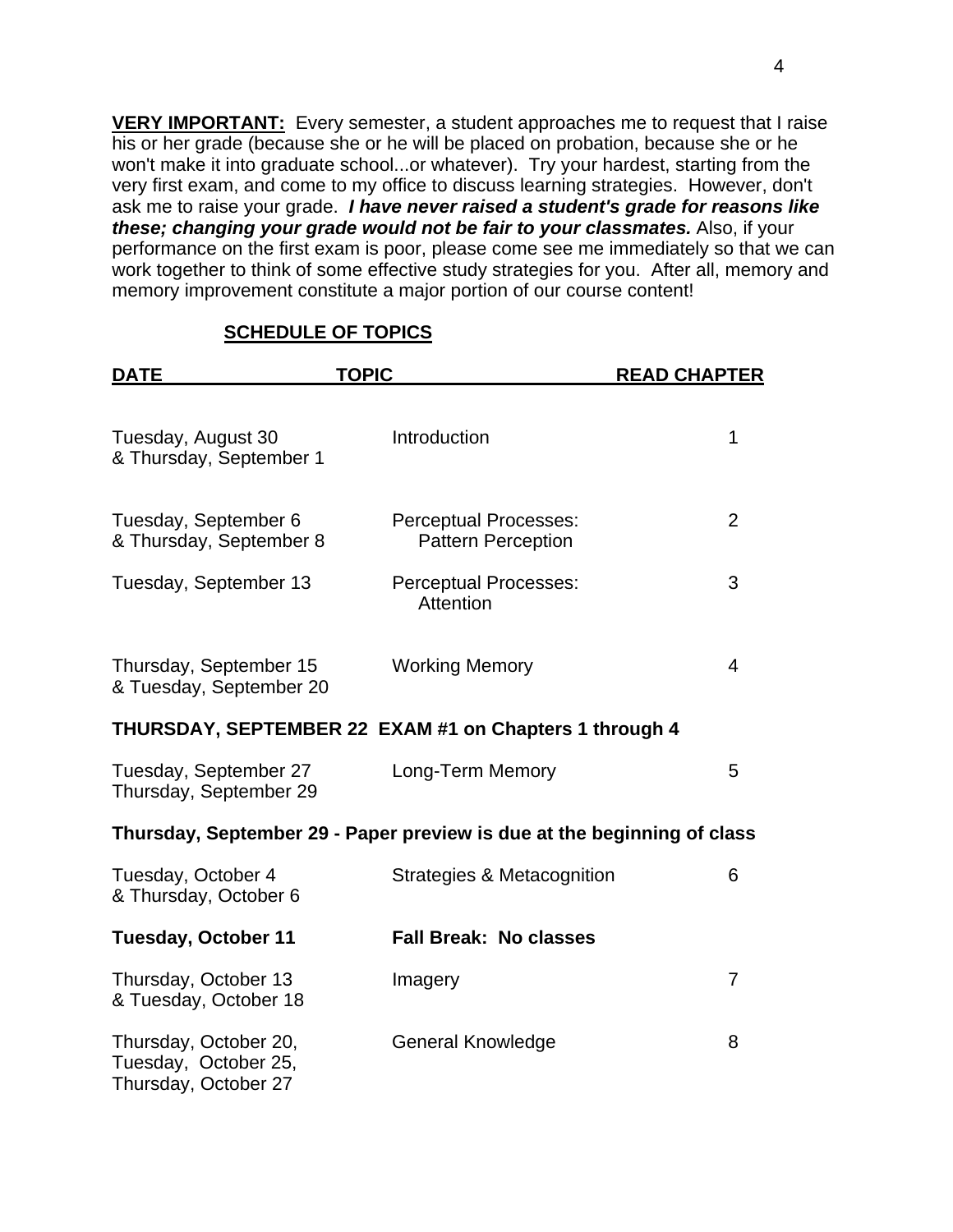## **Tuesday, November 1 - Paper is due at the beginning of class**

| Tuesday, November 1    | Language: Introduction and |  |
|------------------------|----------------------------|--|
| & Thursday, November 3 | Language Comprehension     |  |

## **TUESDAY, NOVEMBER 8 EXAM #2 on Chapter 5 through 9**

| Thursday, November 10<br>& Tuesday, November 15 | Language Production and<br><b>Bilingualism</b>    | 10 |
|-------------------------------------------------|---------------------------------------------------|----|
| Thursday, November 17<br>& Tuesday, November 22 | <b>Problem Solving and Creativity</b>             | 11 |
| <b>Thursday, November 24</b>                    | <b>Thanksgiving Break</b>                         |    |
|                                                 |                                                   |    |
| Tuesday, November 29<br>& Thursday, December 1  | Deductive Reasoning and<br><b>Decision Making</b> | 12 |

**TUESDAY, DECEMBER 20, 8:30 AM TO 11:00 AM: COMPREHENSIVE FINAL EXAM on all lectures and Chapters 1-13 (Note: Exam starts at 8:30 AM, rather than 8:00 AM.)**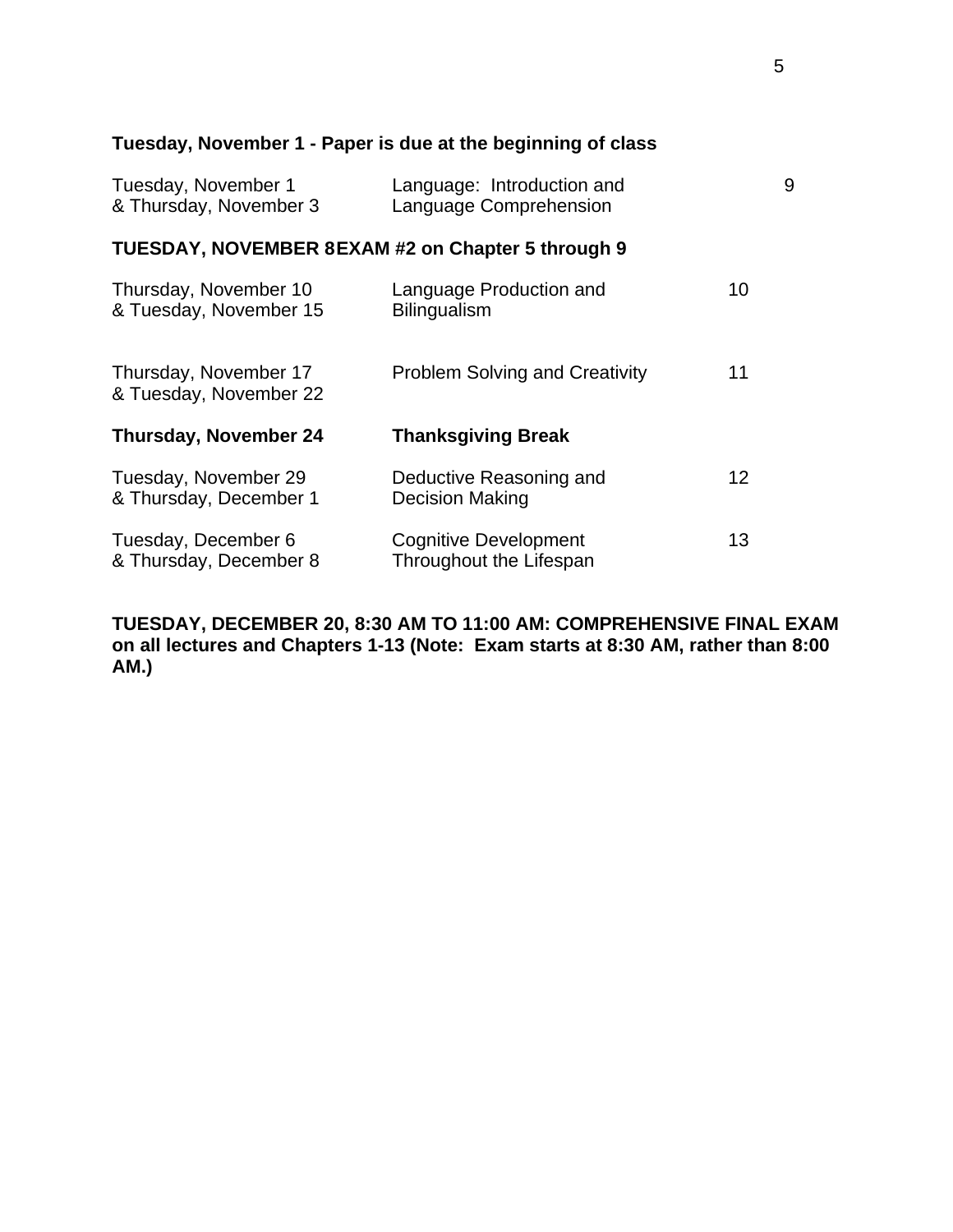Cognitive Psychology **Dr. Margaret Matlin** Fall, 2005 **SUNY Geneseo** 

Psychology 325 Department of Psychology

#### **Instructions for the Literature-Review Paper**

 Our course in Cognitive Psychology requires a literature-review paper, which will be due on \_\_\_\_\_\_\_\_\_\_\_\_\_\_\_\_\_\_\_\_\_\_. A literature review critically examines the academic research that has been conducted on one specific topic. Your paper must be between 9 and 11 pages in length. Please do not write a longer paper, because part of the skill required for this assignment is selecting an appropriately focused topic and discussing it succinctly. I won't accept papers that are shorter than 9 pages or longer than 11 pages of text (not counting the title page, the abstract, and the references). Please number your pages and use standard margins and font. These precautions will help me write more effective feedback when I am reading your paper!

 As specified in the course syllabus, you'll turn in your paper-topic preview in advance, so that you and I can both be certain that your topic is suitable for this course. Also, do not change your paper topic without consulting me and providing me with a new, written paper preview. (I won't accept a paper unless I have approved your preview for that paper. In other words, you will receive a score of zero--out of 55 points- -if you turn in a paper, and I did not approve the preview.) I include these precautions so that you can prepare the best possible paper for this course!

 Your paper must cite at least five references. The most customary kinds of references are journal articles or professional books. You may consult a textbook to provide an overview of an area, but this will not "count" toward your five minimum references. Also, articles from *Psychology Today* and similar publications are written for the general public, rather than a professional audience, and so they should not be used. Material from the Internet is also not appropriate for this paper, nor is a summary from *Dissertation Abstracts International (DAI).* You must cite three or more references that have been published in 2000 or more recently. Research in cognitive psychology is so active that your paper must reflect the current findings about your chosen topic.

 The paper must include a title page, abstract (about half a page), the text itself, and the list of references. Note that you will not be conducting any actual empirical research for this paper. Your paper also will not be a research proposal.

 I want to encourage you to find an area that is personally interesting to you. It is difficult to write a paper, so make certain that you have found an exciting topic before you spend numerous hours on the task. Your topic may be an applied area of cognition, a theoretical area, or an empirical area. You will probably find that you must narrow your topic considerably in order to discuss the research in sufficient detail, within the page limits. Please feel free to select a topic related to your professional interests, as long as it is related to cognitive psychology!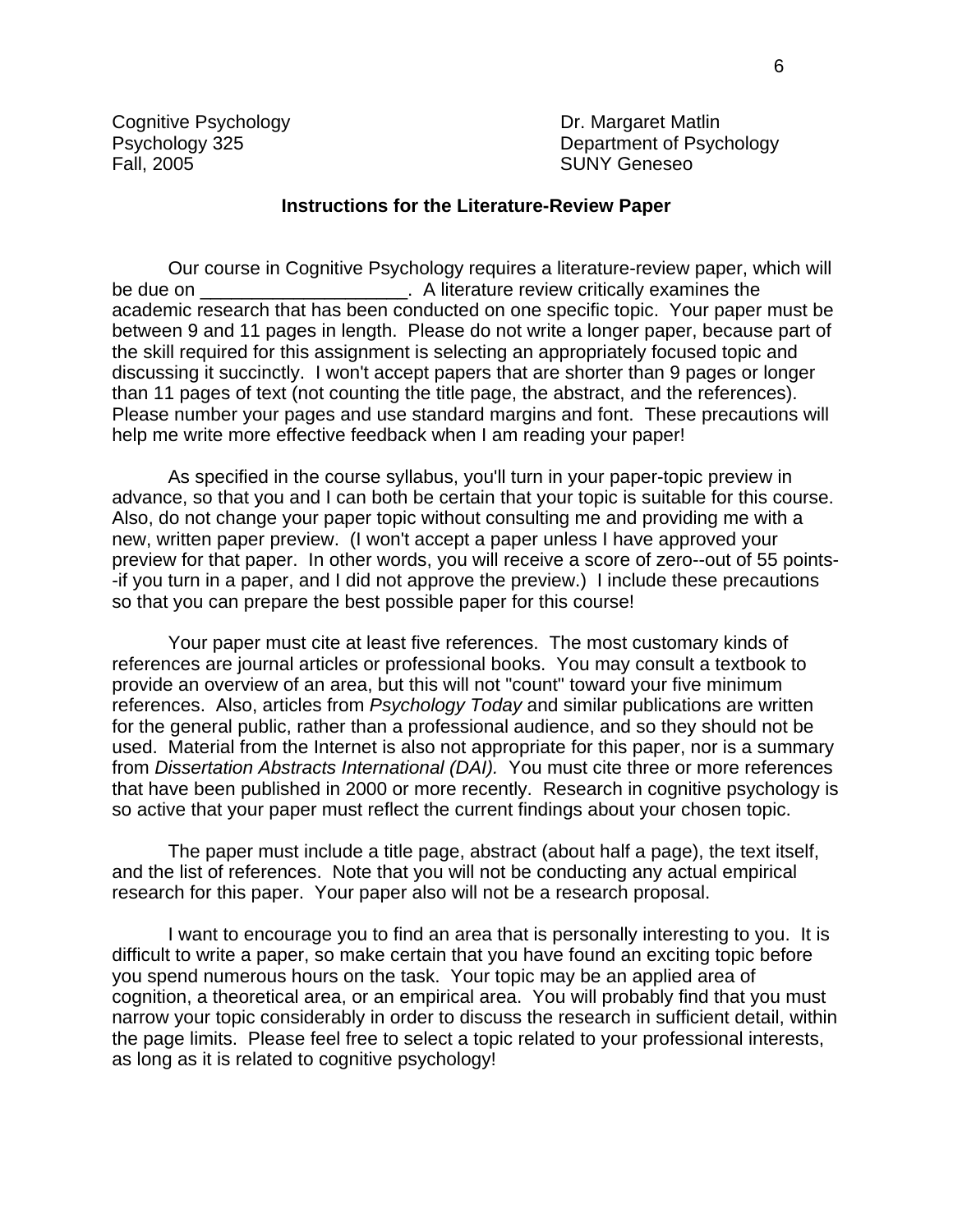The paper must be typed, and it must be in APA format. Consult the sheets that I will distribute about the Psychology Department's Writing Guidelines. They are also available on the web <http://www.geneseo.edu~psych/guidelines.htm>. Inspect these guidelines while you are writing your paper. After you have finished writing the complete draft of your paper, then print a hard copy of your paper. (It's much easier to spot typos, stylistic errors, and disorganized segments when you are looking at the hard copy of your paper, rather than the version on your computer screen.)

 Now, inspect the guidelines once more before you proofread your paper. IMPORTANT: Hand-write the phrase "I have reviewed the Psychology Department's Writing Guidelines" on the title page of your paper, so that I know you believe that your paper is stylistically appropriate.

 Please be certain that every resource cited in the body of the paper is included in the references, and that every item from the reference list is indeed mentioned in the body of the paper. You must also avoid secondary sources (e.g. reading an article by Martin and then summarizing Martin's discussion of an article by Wang and Jones). Instead, locate and read Wang and Jones's original article.

 The paper is worth 55 points. One point will be subtracted from your score if the hard copy of your paper is handed in after class on the due date, rather than before, and for each additional day that it is late. Because you have been given sufficient warning, I cannot accept excuses for late papers (e.g., "My printer is not working," "My resources from Interlibrary Loan didn't arrive" or other excuses of a similar nature). Also, I don't accept the electronic version of papers. I can give you better feedback on a hard-copy paper.

 Please make two copies of the paper before handing one in to me. I will keep a copy. Also, this precaution protects you in case of a lost paper. After I have graded your paper, you will provide me either with one unmarked copy or with a photocopy of your graded paper. You should keep the original graded paper to use as a guide for your own future writing. Most students report that the feedback helps them develop a more professional writing style, as well as an ability to synthesize information.

 I will grade your paper in terms of the amount of thought and effort it seems to reflect. In particular, I will pay attention to the following dimensions:

1. Organization. Do not simply discuss your references in sequence; instead, try to integrate them and discuss how the studies are interrelated.

2. Style and clarity of expression. Describe the research methods and results in clear English; you must demonstrate that you understand each study. Be sure to follow the Psychology Department Writing Guidelines, because stylistic aspects of your paper will be relevant when I assign grades.